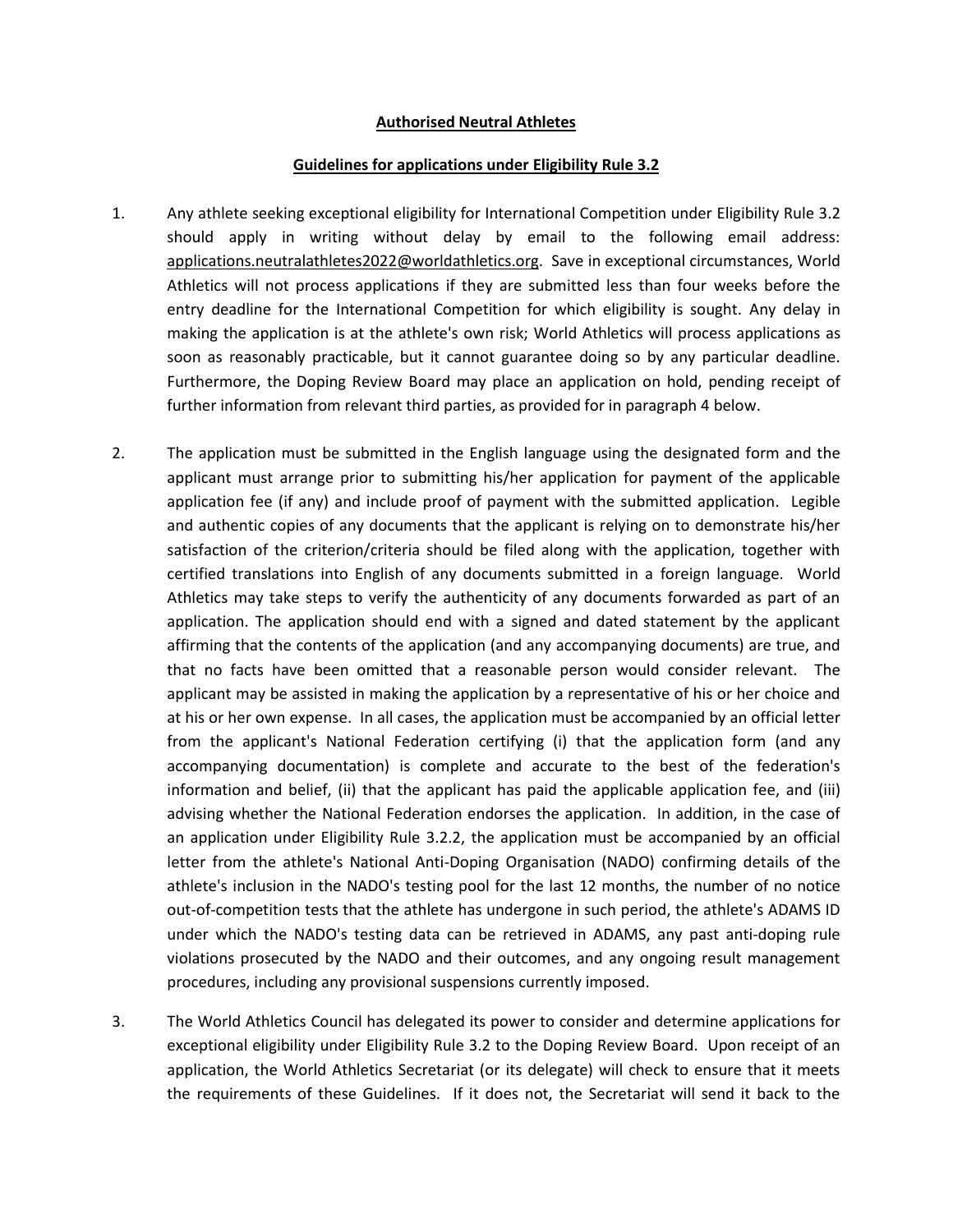applicant, explaining what changes/additions are needed to meet those requirements. If it does, and providing the application fee has been received, the Secretariat (or its delegate) will send it without delay to the members of the Doping Review Board.

- 4. If they deem it necessary or appropriate, the Doping Review Board may co-opt a further individual onto the Doping Review Board to assist them in considering applications made pursuant to Eligibility Rule 3.2, and/or they may obtain legal advice/support in the discharge of their functions. The Doping Review Board may also seek further information concerning applicants from relevant third parties, for example, the World Anti-Doping Agency and/or the athlete's NADO.
- 5. The members of the Doping Review Board will consider the application on the papers. If they see fit, they may contact the applicant for more information, through whatever means the Doping Review Board deems most appropriate. In his/her application, the applicant may request that the Doping Review Board allow him/her to make oral submissions to it in support of the application, which request should be supported with a detailed explanation of why oral submissions are necessary in all the circumstances of that case. For the avoidance of doubt, however, the applicant shall not have a right to be heard orally by the Doping Review Board (in person or by telephone conference call), and so should ensure that all of the necessary information is provided to the Doping Review Board as part of his/her written application.
- 6. The Doping Review Board shall grant an application under Eligibility Rule 3.2 only when the applicant has demonstrated to its comfortable satisfaction that he/she fully satisfies the requirements set out in the sub-clause of Eligibility Rule 3.2 on which he/she is relying. The more important the International Competition in which the applicant is seeking to compete, the more corroborating evidence the applicant will have to provide in order to meet that burden.
- 7. Where the application is made pursuant to Eligibility Rule 3.2.2, and so requires the applicant to show that (i) he or she is not directly implicated in any way (knowingly or unknowingly) by the National Federation's failure to put in place adequate systems to protect and promote clean athletes, fair play, and the integrity and authenticity of the sport; and (ii) he or she has been subject to other, fully adequate, systems (including fully WADA Code-compliant drug-testing) for a sufficiently long period to provide substantial objective assurance of integrity, the Doping Review Board shall consider all such factors as it deems relevant to those issues, which may include (without limitation):
	- 7.1 The nature and extent of the applicant's contacts with officials, coaches, doctors, other support persons, and other appointees or representatives of his/her (now suspended) National Federation, and the period over which those contacts occurred.
	- 7.2 Any intelligence, investigation(s), and/or results management or other information or evidence of any kind impacting upon or implicating the applicant (whether to his or her knowledge or otherwise).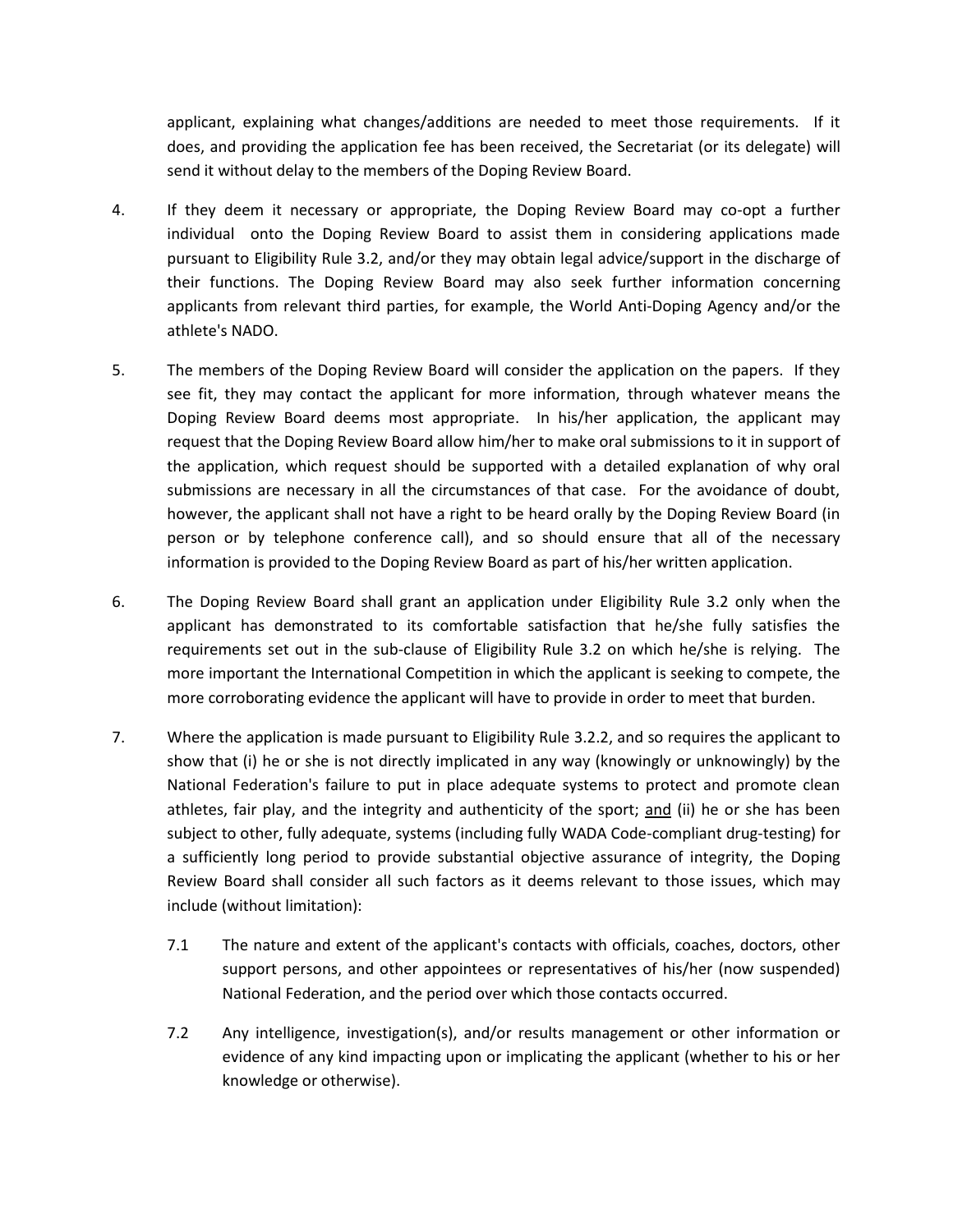- 7.3 Whether any coach, doctor or other support person with whom the applicant has worked has ever been implicated in the commission of any anti-doping rule violation(s).
- 7.4 Whether any samples previously provided by the applicant are currently in storage and/or subject to re-testing (at the National Federation's expense).
- 7.5 What, in all of the circumstances of the case, including the nature and timing of the International Competition(s) for which eligibility is sought, is a 'sufficiently long period' for the athlete to have been subject to other (fully adequate) systems (including fully WADA Code-compliant drug-testing) for purposes of Eligibility Rule 3.2 (the **'Relevant Period'**).
- 7.6 To what extent the applicant was subject to other, fully adequate, anti-doping systems during the Relevant Period. For example:
	- 7.6.1 Was he or she in a Registered Testing Pool (as that term is defined in WADA's International Standard for Testing and Investigations) or providing other whereabouts during the Relevant Period? If so, to whom, and what was the quality of that whereabouts information? For example, how many unsuccessful attempts were made to test the applicant based on that information, and were any whereabouts failures declared against the applicant?
	- 7.6.2 During the Relevant Period, how many samples (urine, blood, and/or Athlete Biological Passport [ABP] samples), if any, were collected from the applicant for drug-testing purposes? In each case, who was the Testing Authority and who was the Sample Collection Agency (as those terms are defined in WADA's International Standard for Testing and Investigations)? Where were the samples collected? Where were the samples sent for analysis?
	- 7.6.3 For applicants seeking to compete in a senior World Championships or Area Championships event, has the applicant, in the ten months prior to the competition, undergone at least three no notice out-of-competition tests, including (if they compete in any middle distance event from 800m upwards, a long distance event, a combined event or a race walk event) at least one ABP and one EPO test, all such tests to be conducted no less than three weeks apart. For applicants seeking to compete in any other competition, has the applicant, in the twelve months prior to the competition, undergone at least three no notice out-of-competition tests, all such tests to be conducted no less than three weeks apart. As regards applicants competing in U18 or U20 competitions, the Doping Review Board expects a minimum of two no notice out-of-competition tests to have been conducted on applicants, all such tests to be conducted no less than three weeks apart.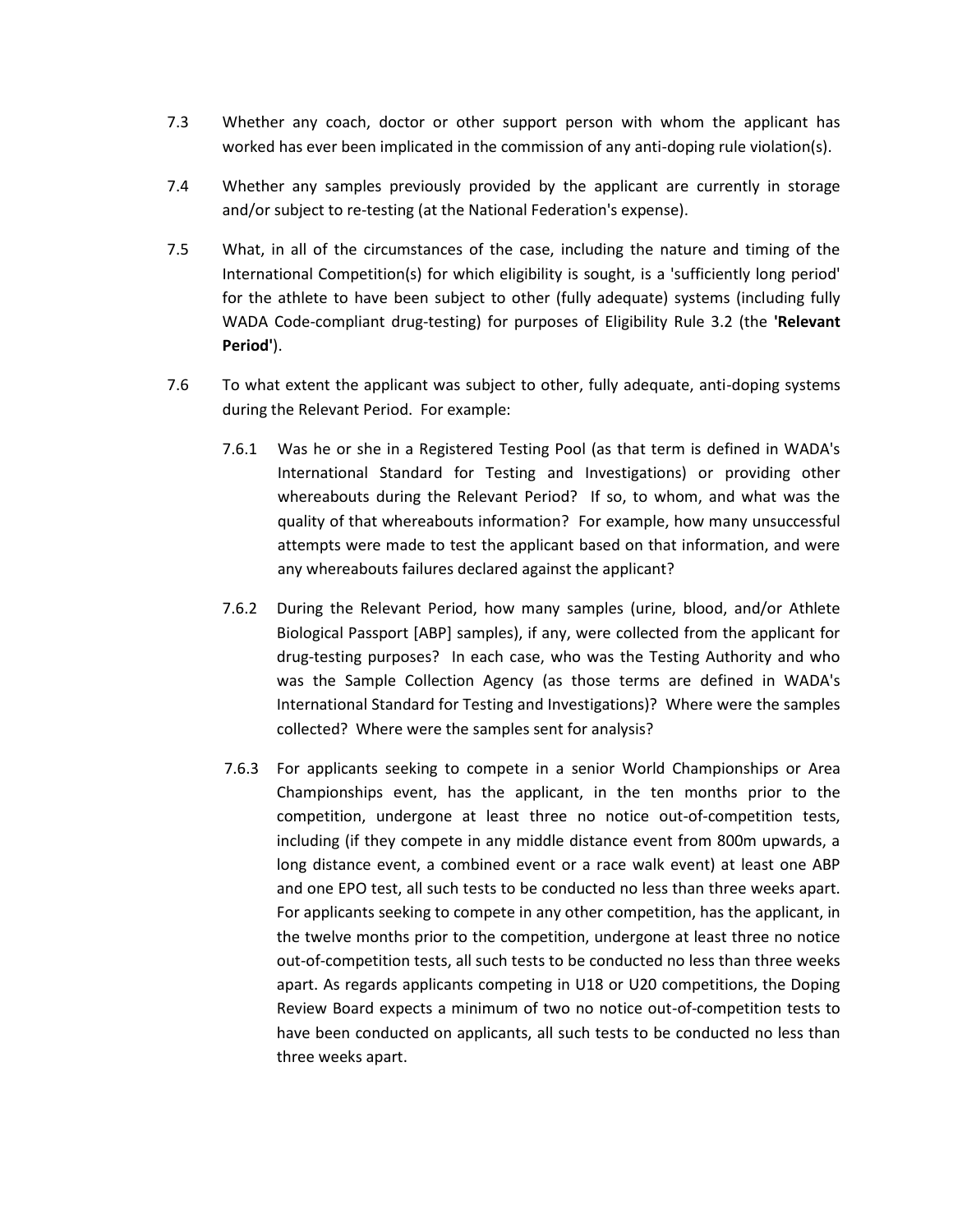- 7.6.4 Were there any times during the Relevant Period when the applicant was not subject to testing by the Athletics Integrity Unit (on behalf of World Athletics) or any other Testing Authority?
- 7.6.5 To the extent that the applicant was outside of the Country of the National Federation during the Relevant Period, was he or she there in an individual capacity, or was he/she under the control or supervision of the National Federation (for example, as part of a team or delegation representing the National Federation, or attending a training camp organised by the National Federation)?
- 7.7 Where the applicant has provided samples for the purposes of drug-testing during the Relevant Period, have there been any atypical findings, requiring further investigation? Where the applicant has been subject to ABP testing, have any concerns been raised about his/her ABP profile (steroidal and/or haematological modules)?
- 8. The Doping Review Board may issue specific guidance in relation to particular International Competitions, in addition to or in place of some or all of the factors set out above.
- 9. The Doping Review Board will issue its decision on the application as soon as reasonably practicable. It shall provide brief reasons for its decision, which will be communicated to the National Federation, to be forwarded to the athlete concerned. Notice of the decision to the National Federation shall be deemed to be notice to the athlete concerned. Where the application is granted, the Doping Review Board will specify in the decision the conditions of the grant of eligibility, including (without limitation) the need for the applicant to sign an agreement with World Athletics in accordance with Eligibility Rule 2.1.2, and in some cases, the need for the applicant to undergo additional testing.
- 10. The Doping Review Board may reconsider a decision to grant or deny eligibility where it deems it appropriate to do so, e.g., if new facts or new evidence emerge.
- 11. An athlete whose application is granted and has met all specified conditions will as a result hold special eligibility to compete in the International Competition(s) in question in an individual capacity, as a Neutral Athlete (as defined in the Eligibility Rules). However, in order to compete in that competition, in addition to complying with all of the other eligibility requirements under the Eligibility Rules, that athlete will still have to obtain an invitation to participate in the International Competition(s) in question from the organiser of that competition. It will also be for the organiser of the International Competition to resolve all logistical and practical arrangements for the participation of such athlete in that competition.
- 12. The decision of the Doping Review Board on any application made under Eligibility Rule 3.2 will be subject to appeal to the Court of Arbitration for Sport (CAS) in accordance with the CAS Code of Sports-related Arbitration. The language of the appeal proceedings shall be English. Unless otherwise determined by World Athletics, if an applicant whose application is denied appeals to